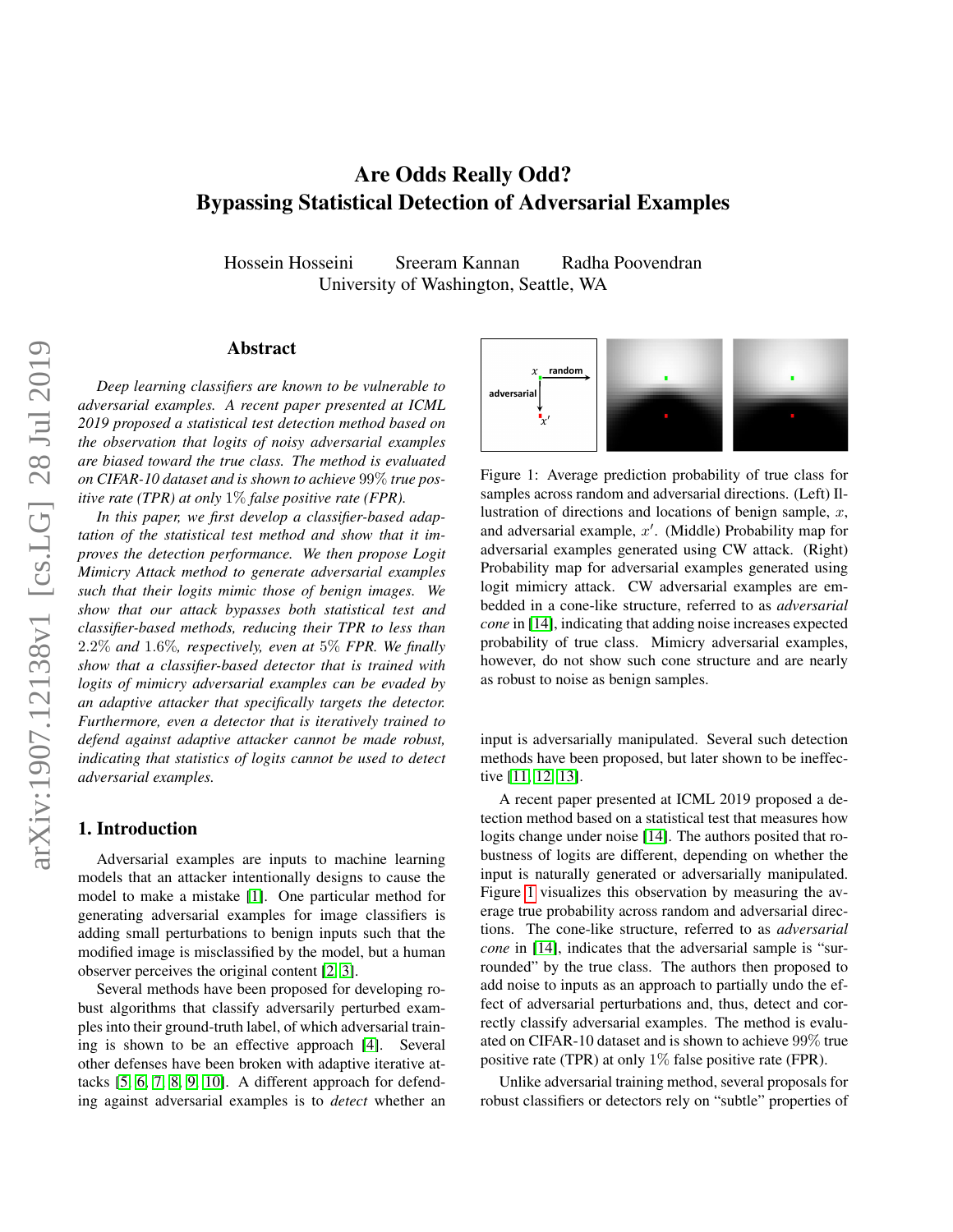models or benign or adversarial examples that are not "tied" to how the classification works, i.e., the model is not required to satisfy those properties to achieve good classification performance. Such defenses can be bypassed by *Mimicry Attack*, in which the attacker generates adversarial examples to not only fool the classifier, but also mimic the behavior of benign examples, where the specific behavior is derived from the mechanism that distinguishes between benign and adversarial examples. In [\[14\]](#page-6-10), the authors observed that logits of adversarial examples are not robust to noise. In this paper, we show that this is a subtle property that is not fundamental to adversarial examples or deep learning classifiers, i.e., adversarial examples can be crafted such that they are misclassified by the model and their logits are indistinguishable from logits of benign examples. Our contributions are summarized in the following.

- We first propose a classifier-based adaptation of the statistical test method. The proposed classifier takes logits of clean and noisy images as input and detects whether the image is adversarial. We show that such a classifier is able to identify anomalies in adversarial logits beyond their directionality toward the true class. Specifically, it improves the detection performance of the statistical test method against CW attack and succeeds even in small noise regimes where the test fails.
- We then propose *Logit Mimicry Attack (LMA)*, where the attacker collects logit profiles of clean and noisy benign images and crafts adversarial examples such that their logits are similar to those of benign images. We perform experiments on ResNet-56 network and CIFAR-10 dataset and show that our attack bypasses both statistical test and classifier-based methods, reducing the TPR to less than 2.2% and 1.6%, respectively, even at FPR of 5%. Figure [1](#page-0-0) visualizes the changes of average true probability across random and adversarial directions and shows that mimicry adversarial examples do not display the cone structure of the examples obtained from CW attack and are nearly as robust to noise as benign samples.
- We then propose a mimicry detector, a classifier that is trained with logits of mimicry adversarial examples. Such a classifier improves the detection performance against LMA and achieves TPR of 62.7% at 5% FPR. We, however, show that an adaptive attacker that generates adversarial examples that evade both classifier and detector can successfully bypass the mimicry classifier, reducing the TPR to 1.7% at FPR of 5%.
- We finally consider a detector that is iteratively trained against adaptive attack, i.e., at each iteration, adversarial examples are generated to bypass the detector

and then the detector is trained to classify them as adversarial. Once training is done, the final detector is tested against the adaptive attack. We show that such a detector only achieves the TPR of 2.9% at 5% FPR. The results indicate that logits of benign and adversarial exmaples are not fundamentally distinguishable, i.e., new adversarial examples can be always generated that evade both the network and any detector.

The code for mimicry attack is available at [https://github.com/HosseinHosseini/](https://github.com/HosseinHosseini/Mimicry-Attack) [Mimicry-Attack](https://github.com/HosseinHosseini/Mimicry-Attack).

# 2. Preliminaries

In this section, we provide the notations used in this paper and review the projected gradient descent method for generating adversarial examples.

## 2.1. Notations

Let  $f: x \to z$  be a function that takes an image  $x \in \mathbb{R}^d$ , where  $d$  is the number of pixels, and outputs the logit vector  $z \in \mathbb{R}^k$ , where k is the number of classes. The probability vector  $Y \in \mathbb{R}^k$  is then obtained as  $Y = S(f(x))$ , where S is the softmax function, and the predicted label is  $y =$  $\argmax_i Y_i = \argmax_i z_i$ . Let  $\ell(x, y; \theta)$  denote the loss of the classifier with parameters  $\theta$  on  $(x, y)$ . When holding  $\theta$ fixed and viewing the loss as a function of  $(x, y)$ , we simply write  $\ell(x, y)$ .

#### 2.2. Adversarial Examples

We consider a class of adversarial examples for image classifiers where small (imperceptible) perturbations are added to images to force the model to misclassify them. We consider the case where the  $L_{\infty}$  norm of perturbation is bounded. The attacker's problem is stated as follows:

given x, find x'   
 s.t. 
$$
||x' - x||_{\infty} \le \epsilon_{\max}
$$
 and  $f(x') \neq y$ ,   
(1)

where  $x$  and  $x'$  are the clean and adversarial samples, respectively, y is the true label, and  $\epsilon_{\text{max}}$  is the maximum allowed absolute change to each pixel.

Several optimization-based methods have been proposed for generating adversarial examples, including fast gradient sign method [\[15\]](#page-6-14), iterative gradient method [\[16\]](#page-7-0), and Carlini and Wagner (CW) attack [\[5\]](#page-6-4). It has been observed that the specific choice of optimizer is less important than choosing to use iterative optimization-based methods [\[4\]](#page-6-3).

We generate adversarial examples using the Projected Gradient Descent (PGD) method [\[16,](#page-7-0) [4\]](#page-6-3), which provides a unified framework for iterative attacks independent of the specific optimization function. Let  $n$  be the number of steps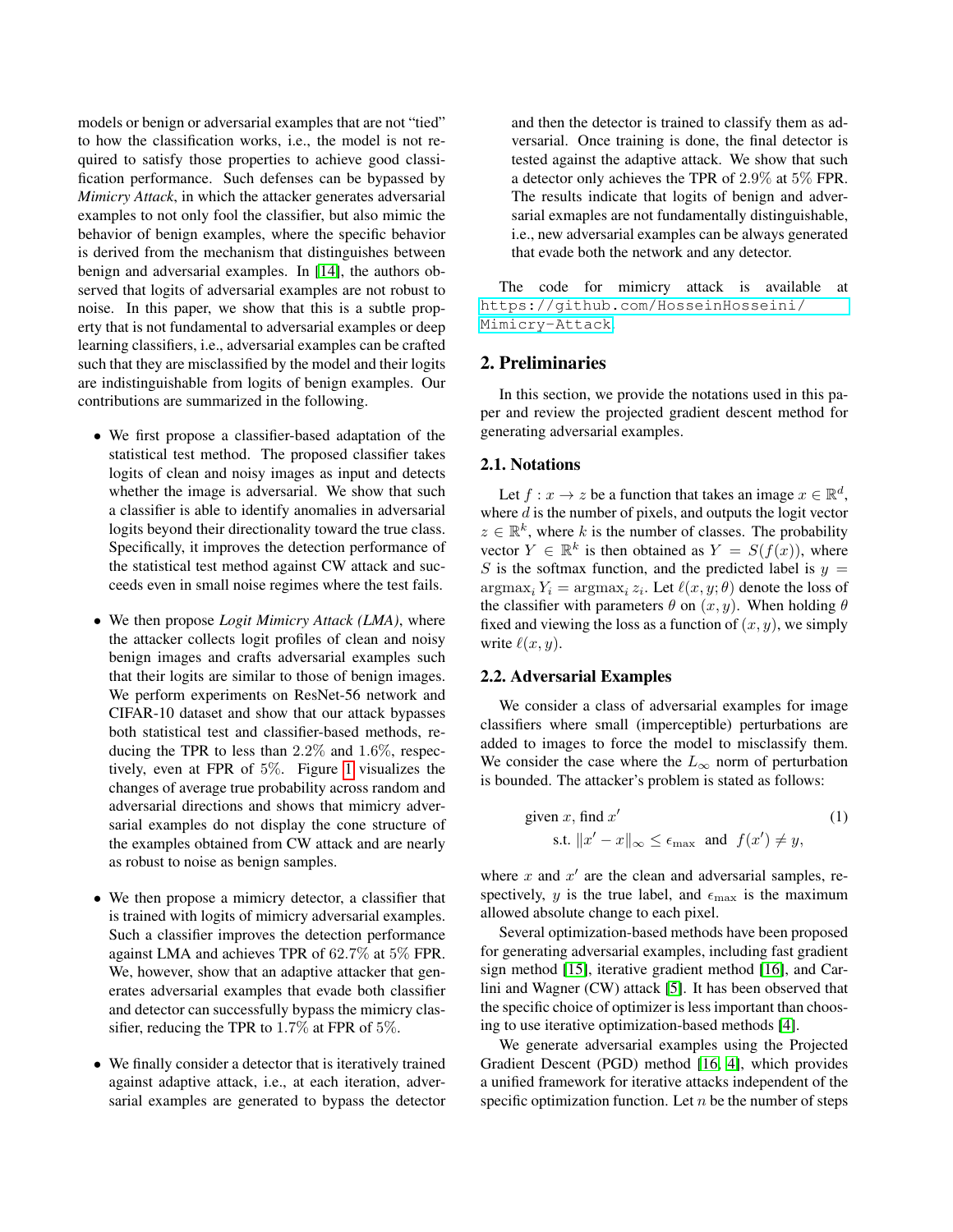and  $x^j$  be the image at step j. We have  $x^0 = x$  and  $x' = x^n$ . At step  $j$ , the image is updated as

$$
x^{j+1} = \Pi_{X+S}(x^j + \epsilon_{\text{step}} \operatorname{sign}(v^j)),\tag{2}
$$

where  $v^j$  is the attack vector at step j,  $\epsilon_{\text{step}}$  is the added perturbation per step, and  $\Pi_{x+\mathcal{S}}$  is the projection operator where  $S$  is the set of allowed perturbations. In the case of bounded  $L_{\infty}$  constraint, projector clips each pixel within  $\epsilon_{\text{max}}$  of the corresponding pixel of original image x.

The attack vector takes different forms depending on the attack goal. Generally, the attacker's goal is to maximize the loss on the defender's desired output or alternatively minimize the loss on attacker's desired output. These approaches lead to two common attacks respectively known as misclassification and targeted attacks, for which attack vectors are specified as follows:

- $v = \nabla_x \ell(x, y)$ , for misclassification attack,
- $v = -\nabla_x \ell(x, y_t)$ , for targeted attack,

where  $y_t \neq y$  is the attacker's desired target label.

# 3. Detecting Adversarial Examples Based on Logit Anomalies

In this section, we first review the logit-based statistical test proposed in [\[14\]](#page-6-10) for detecting adversarial examples and then describe our classifier-based adaptation of the method.

#### 3.1. Statistical Test Proposed in [\[14\]](#page-6-10)

In [\[14\]](#page-6-10), a method is proposed for detecting adversarial examples and estimating their true class. The method is based on a statistical test that measures how logits change under noise. Let  $f_{y_1,y_2}(x) = f_{y_2}(x) - f_{y_1}(x)$ , where  $f_y(x)$  denotes the logit of class y for input x. Consider  $f_{y_f,y}(x + \delta)$ , where  $y_f = \argmax_y f_y(x)$  is the predicted label and  $\delta$  is the noise. Note that for  $y \neq y_f$ ,  $f_{y_f, y}(x)$  is negative and might increase with noise. The authors posited that common methods for generating adversarial examples result in perturbations that "overfit to specifics of  $x$  and are not robust," i.e., by adding noise to the adversarial example, the expected probability of the true class increases.

For an adversarial example x and true label  $y^*$ , if the adversarial perturbation is not robust to noise, we will have  $f_{y_f, y^*}(x + \delta) > f_{y_f, y^*}(x)$ , meaning that adding noise will partially undo the effect of adversarial perturbation. This is the basis of the statistical test, i.e., we obtain the logits of noisy inputs and check whether the expected logit value of a label increased under noise. Such an input is detected to be adversarially perturbed and the label with increasing logit is output as the correct class. The details of the method is provided in the following.

- Let  $g_{y_f,y}(x,\delta) = f_{y_f,y}(x+\delta) f_{y_f,y}(x)$ . The normalized term is obtained as  $\bar{g}_{y,z}(x, \delta) = (g_{y,z}(x, \delta) (\mu_{y,z})/\sigma_{y,z}$ , where  $\mu_{y,z}$  and  $\sigma_{y,z}$  are mean and standard deviation of  $g_{y,z}(x, \delta)$  computed on benign examples. Let  $\bar{g}_{y_f,y}(x) = \mathbb{E}_{\delta}[\bar{g}_{y_f,y}(x,\delta)].$
- Inputs are flagged as adversarially manipulated if

$$
\max_{y \neq y_f} \{ \bar{g}_{y_f, y}(x) - \tau_{y_f, y} \} \ge 0,\tag{3}
$$

where the thresholds  $\tau_{y_f, y}$  are computed such that the true positive rate (TPR) is maximized, while the false positive rate (FPR) remains small (say  $1\%$ ). If an input is detected to be an adversarial example, its correct label is predicted as  $\operatorname{argmax}_{y \neq y_f} {\{\overline{g}_{y_f, y}(x) - \tau_{y_y, y}\}}.$ 

#### <span id="page-2-0"></span>3.2. Our Classifier-Based Detection Method

The detection method exploits the statistics of logits of clean and noisy inputs to distinguish between benign and adversarial samples. We note that instead of computing  $\bar{g}_{y_f,y}(x)$  and the thresholds  $\tau_{y_f,y}$ , we can design a generic binary classifier that takes logits of clean and noisy images as input and detects whether the image is adversarial. The advantage of using such a classifier is that it can identify anomalies in adversarial logits beyond their directionality toward the true label and, hence, improves the detection performance. Our classifier-based detection method is described in the following.

- For validation data  $x$ , generate adversarial samples  $x'$ .
- Compute logits of clean inputs and the average logits of noisy inputs, i.e., compute  $f(x)$ ,  $\bar{f}(x + \delta) =$  $\mathbb{E}_{\delta}[f(x+\delta)],\overline{f}(x'),\overline{f}(x'+\delta)=\mathbb{E}_{\delta}[f(x'+\delta)].$
- Construct vectors  $L(x) = f(x) || \bar{f}(x+\delta)$  and  $L(x') =$  $f(x')$   $|| \bar{f}(x' + \delta)$ , where  $||$  denotes concatenation.
- Train a detector classifier with input-output pairs  $(L(x), 0)$  and  $(L(x'), 1)$ .

In experiments, we use a neural network with two hidden layers of size 100 and ReLU activation for the detector. Note that the statistical test method can be exactly implemented by such a network as well. Therefore, we expect our approach to be able to better distinguish between benign and adversarial examples. Figure [2](#page-3-0) illustrates our classifierbased detection method.

#### 4. Bypassing Logit-Based Detection Methods

In this section, we first review the attack approach of computing adversarial perturbations on noisy images and then propose the logit mimicry attack for bypassing the logit-based detection methods.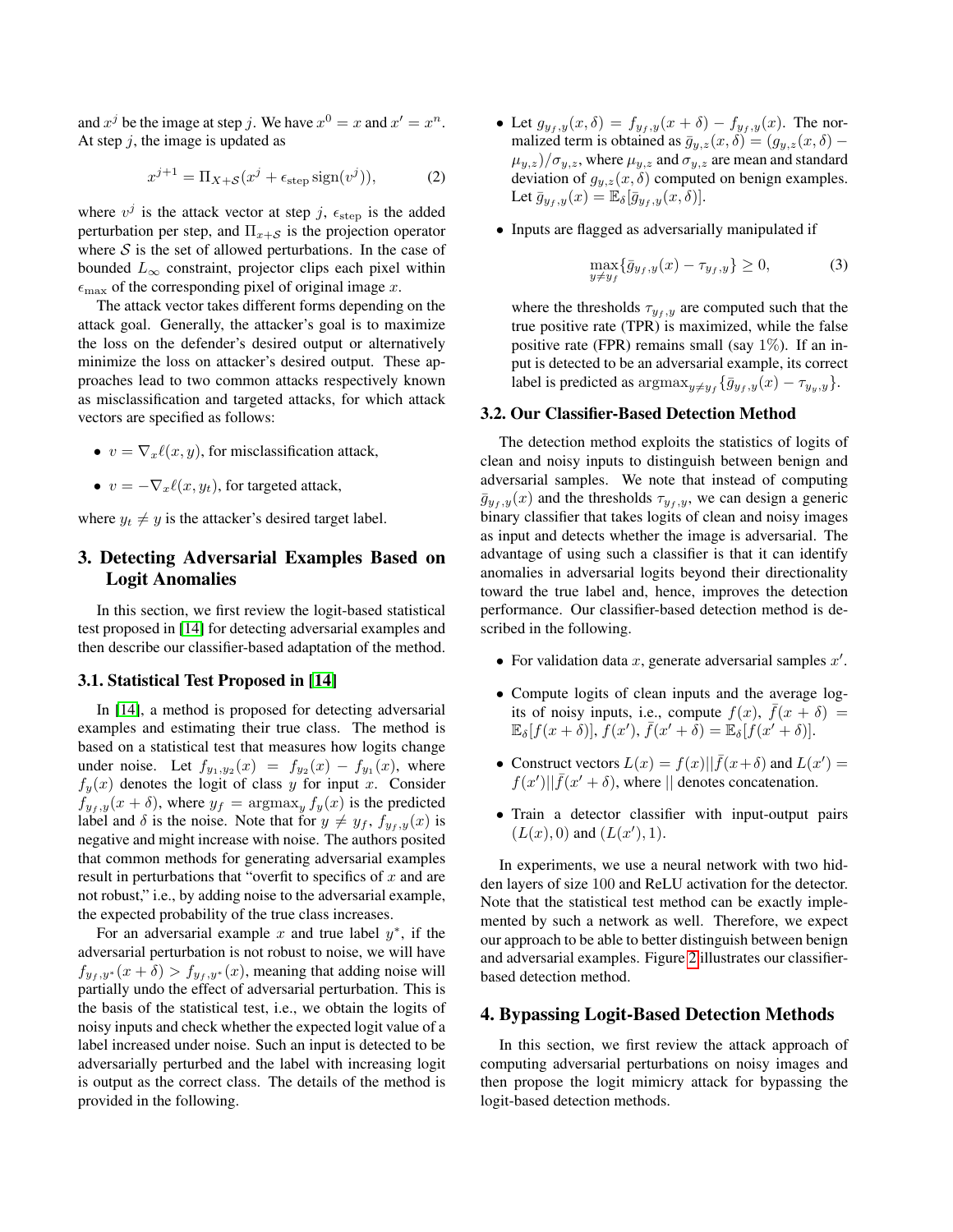<span id="page-3-0"></span>
$$
f(x)||\bar{f}(x+\delta) \longrightarrow
$$
 **Detector**  $\longrightarrow$  Benjamin/Adversarial

Figure 2: Classifier-based adaptation of the detection method proposed in [\[14\]](#page-6-10). The classifier takes logits of clean image,  $f(x)$ , and the average logits of noisy images,  $\overline{f}(x + \delta) = \mathbb{E}_{\delta}[f(x + \delta)],$  as input and detects whether the image is adversarial.

#### 4.1. Attacking with Noisy Inputs

The statistical test method uses the property that adversarial examples are less robust to noise compared to benign examples. Based on this observation, [\[14\]](#page-6-10) suggested that, to bypass the defense, the attacker needs to craft perturbations that perform well in expectation under noise. In this attack, the PGD update is computed based on the following loss function:

$$
\hat{\ell}(x, y) = \alpha \ell(x, y) + (1 - \alpha) \mathbb{E}_{\delta} [\ell(x + \delta, y)], \quad (4)
$$

where  $\alpha$  balances the attack updates for clean and noisy inputs. In experiments, we set  $\alpha = 0.25$  and compute the loss as an empirical average over 10 noisy inputs, with the same noise source used for detection.

#### 4.2. Logit Mimicry Attack

Our classifier-based approach provides an additional insight into how the detection method can be bypassed. Recall that the detector takes the logits of clean images and the average logits of noisy images as input. Therefore, instead of computing perturbations that are robust to noise, the attacker can craft adversarial examples such that their logits *mimic* those of benign images. Specifically, an adversarial image that is classified as class  $y$  must have similar logits to benign images that belong to the same class. Moreover, its expected logits of noisy examples must mimic average logits of noisy benign images that belong to that class. We call our attack *Logit Mimicry Attack*. The attack details are described in the following.

• Let x be a validation image and  $y_f$  be the predicted label, i.e.,  $y_f = \argmax_i f_i(x)$ . For each class y, we compute the *logit profiles* of clean and noisy images respectively as follows:

$$
\begin{cases} h_y = \mathbb{E}_{x|y_f=y}[f(x)] \\ h'_y = \mathbb{E}_{x|y_f=y}[\mathbb{E}_{\delta}[f(x+\delta)]]. \end{cases}
$$
 (5)

• Given a test image  $x$ , we aim to generate adversarial example  $x'$  with the target class  $y_t$ . The attack losses on clean and noisy images are defined as follows:

$$
\begin{cases} \ell(x, y_t) = \|f(x) - h_{y_t}\|_2, \\ \ell_{\delta}(x, y_t) = \|f(x + \delta) - h'_{y_t}\|_2. \end{cases}
$$
 (6)

• The logit mimicry attack loss is then obtained as

<span id="page-3-1"></span>
$$
\ell_{\text{LMA}}(x, y_t) = \alpha \ell(x, y_t) + (1 - \alpha) \ell_{\delta}(x, y_t), \quad (7)
$$

where  $\alpha$  balances the loss on clean and noisy inputs. In experiments, we set  $\alpha = 0.25$ .

## 5. Experimental Results

In this section, we present the experimental results of evaluating statistical test and classifier-based methods against different attacks.

#### 5.1. Attack Setup

The experiments are performed on ResNet-56 network [\[17\]](#page-7-1) and CIFAR-10 dataset [\[18\]](#page-7-2). The network achieves 92.7% accuracy on CIFAR-10 test data. As suggested in [\[14\]](#page-6-10), for each image, we generate 256 noisy images as  $x_n = \text{clip}(x + \epsilon v, -1, 1)$ , where  $v \sim \mathcal{N}(0, 1)$ and  $\epsilon \in \{10^{-2}, 10^{-1}, 1, 10\}$ . Note that the pixel range is in  $[-1, 1]$ . We train the detector with 1000 images of the CIFAR-10 validation set, from which 800 images are used for training and the rest are used for validation. We then test the detector on 1000 test images of CIFAR-10 dataset.

The results are presented for targeted attack with PGD method. We generate adversarial examples using 50 steps of PGD with  $L_{\infty}$  perturbation of  $\epsilon_{\text{max}} = 8/255 \approx 3\%$  of the pixel dynamic range, as done in [\[14\]](#page-6-10). In all cases, we set the attack hyperparameters such that the attack success rate in evading the classifier is more than 99%. Unless stated otherwise, we use the CW loss function [\[5\]](#page-6-4) in our attacks, which maximizes the logit of the targeted class, while minimizing the largest value of other logits as

$$
\ell(x, y_t) = (-f_{y_t}(x) + \max_{y \neq y_t} f_y(x) + \kappa)_+, \qquad (8)
$$

where higher values of  $\kappa$  generates adversarial examples with higher confidence. We set  $\kappa = 50$  in our experiments. We use CW's approach, since it computes the loss using the logits and, hence, is more relevant to the detection method proposed in [\[14\]](#page-6-10).

Threat Model. Various threat models have been considered for defending against evasion attacks. Commonly used threat models are white-box (complete knowledge of the system) and black-box (knowledge of training procedure and architecture of target model, but no access to the trained model itself). As stated in [\[19\]](#page-7-3), "the guiding principle of a defense's threat model is to assume that the adversary has complete knowledge of the inner workings of the defense." That is, even in black-box setting, it must be assumed that the attacker is fully aware of the defense mechanism. In the field of security, this guideline is derived from Kerckhoffs's principle [\[20\]](#page-7-4), which is stated also as "The enemy knows the system" by Claude Shannon [\[21\]](#page-7-5).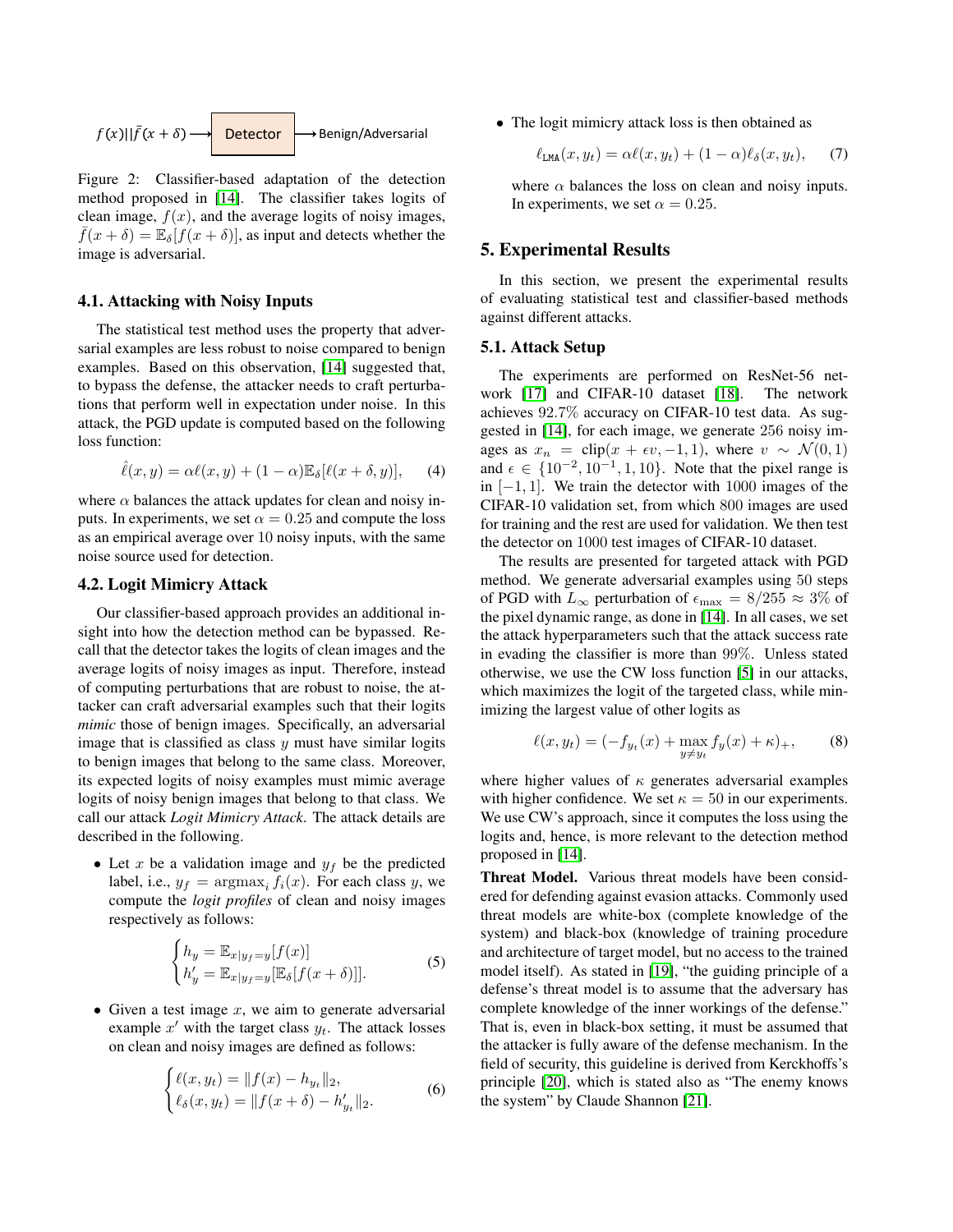<span id="page-4-0"></span>Table 1: True Positive Rate (TPR) of statistical test method proposed in [\[14\]](#page-6-10) and our classifier-based approach against different attacks and with False Positive Rates (FPR) of 1% and 5%. Experiments are performed on ResNet-56 network and CIFAR-10 dataset. Noisy images are generated as  $x_n = \text{clip}(x + \epsilon v, -1, 1)$ , where  $v \sim \mathcal{N}(0, 1)$  and pixel range is in [−1, 1]. Adversarial examples are generated using targeted attack with maximum  $L_{\infty}$  perturbation of  $\epsilon = 8/255 \approx 3\%$  of the pixel dynamic range. The results show that logit mimicry attack bypasses both detection methods. (Higher numbers indicate better detection performance).

| <b>Detection Method</b> | $\epsilon$ | $\mathbf{CW}$ |             | <b>CW</b> with Noisy Inputs |             | <b>Logit Mimicry</b> |             |
|-------------------------|------------|---------------|-------------|-----------------------------|-------------|----------------------|-------------|
|                         |            | $FPR = 1\%$   | $FPR = 5\%$ | $FPR = 1\%$                 | $FPR = 5\%$ | $FPR = 1\%$          | $FPR = 5\%$ |
| <b>Statistical Test</b> | 0.01       | 38.2%         | 55.4%       | 29.0%                       | 51.8%       | $0.1\%$              | $0.9\%$     |
|                         | 0.1        | 96.6%         | 99.9%       | $3.6\%$                     | 48.8%       | $0.3\%$              | $2.2\%$     |
|                         |            | 96.1\%        | 98.4\%      | 58.4\%                      | 69.2%       | $0.0\%$              | $0.0\%$     |
|                         | 10         | 96.9%         | 98.6%       | 77.6%                       | 88.2%       | $0.0\%$              | $0.0\%$     |
| <b>Classifier-based</b> | 0.01       | 97.8%         | 99.4\%      | 99.2%                       | 99.6%       | $0.0\%$              | $0.0\%$     |
|                         | 0.1        | 99.9%         | $100\%$     | 74.9%                       | 93.5%       | $0.0\%$              | $1.6\%$     |
|                         |            | 99.5%         | 99.7%       | 69.8%                       | 81.6%       | $0.0\%$              | $0.2\%$     |
|                         | 10         | 98.1%         | 99.0%       | 83.9%                       | 92.0%       | $0.0\%$              | $0.1\%$     |

In [\[14\]](#page-6-10), the authors claimed robustness in white-box setting. However, most of the analysis and experiments were performed for the case where the attacker is not aware of the defense. The authors only briefly discussed attacking with noisy inputs as a defense-aware attack, which we show is not the right countermeasure against the defense. In our experiments, we consider white-box threat model and assume that the attacker is fully aware of the defense method.

# 5.2. Attack Results

CW Attack. Table [1](#page-4-0) shows the attack results for different settings. As can be seen, when noise is large enough, the statistical test method achieves more than 96% true positive rate (TPR) at 1% and 5% false positive rates (FPR). The classifier-based approach achieves higher TPR especially when the noise is too small, indicating that it can better identify anomalies in adversarial logits. The results verify the observation that adversarial examples that are generated by only maximizing the loss on the true class are less robust to noise compared to benign examples. Figure [3](#page-5-0) visualizes this property by measuring the average prediction probabilities of different classes versus noise. It can be seen that, in CW adversarial examples, there is a range of  $\epsilon$ , in which the true class is the most likely class, indicating that noisy CW adversarial examples are, indeed, biased toward the true class.

CW Attack with Noisy Inputs. As can be seen in Table [1,](#page-4-0) adding noise to inputs at each PGD step reduces the detection performance of the statistical test method, but the method still achieves high TPR. Also, the attack approach is less effective against the classifier-based method, suggesting that logits of adversarial examples generated by noisy CW attack contain anomalies that can be identified by a more complex detector.

Logit Mimicry Attack. The mimicry attack bypasses both statistical test and classifier-based methods, resulting in less than 2.2% TPR in all cases. The results show that such statistics-based defense mechanisms could be evaded by crafting adversarial examples that mimic the behavior of benign samples. Figure [3](#page-5-0) shows the behavior of prediction probabilities versus noise and confirms that, unlike CW attack, in mimicry adversarial examples, the true class is never the most likely class, i.e., the directionality toward the true class has been eliminated. Figure [4](#page-5-1) also shows samples of adversarial examples generated using CW and mimicry attacks. As can be seen, both attacks could evade the classifier by adding imperceptible perturbations to images.

# 6. Does There Exist Any Logit-Based Robust Detector?

In previous section, we showed that a classifier-based detector that is trained with CW adversarial examples can be bypassed with logit mimicry attack. The detector can be similarly trained with adversarial examples obtained using mimicry attack. In this section, we investigate whether such a classifier can detect mimicry adversarial examples and how it can be attacked.

Training Detector with Mimicry Adversarial Examples. We follow the same approach of training a binary classifier proposed in Section [3.2,](#page-2-0) but generate adversarial examples using the logit mimicry attack. The attack results are provided in Table [2.](#page-5-2) As can be seen, the detector achieves 62.7% TPR at 5% FPR, indicating that the logits of mimicry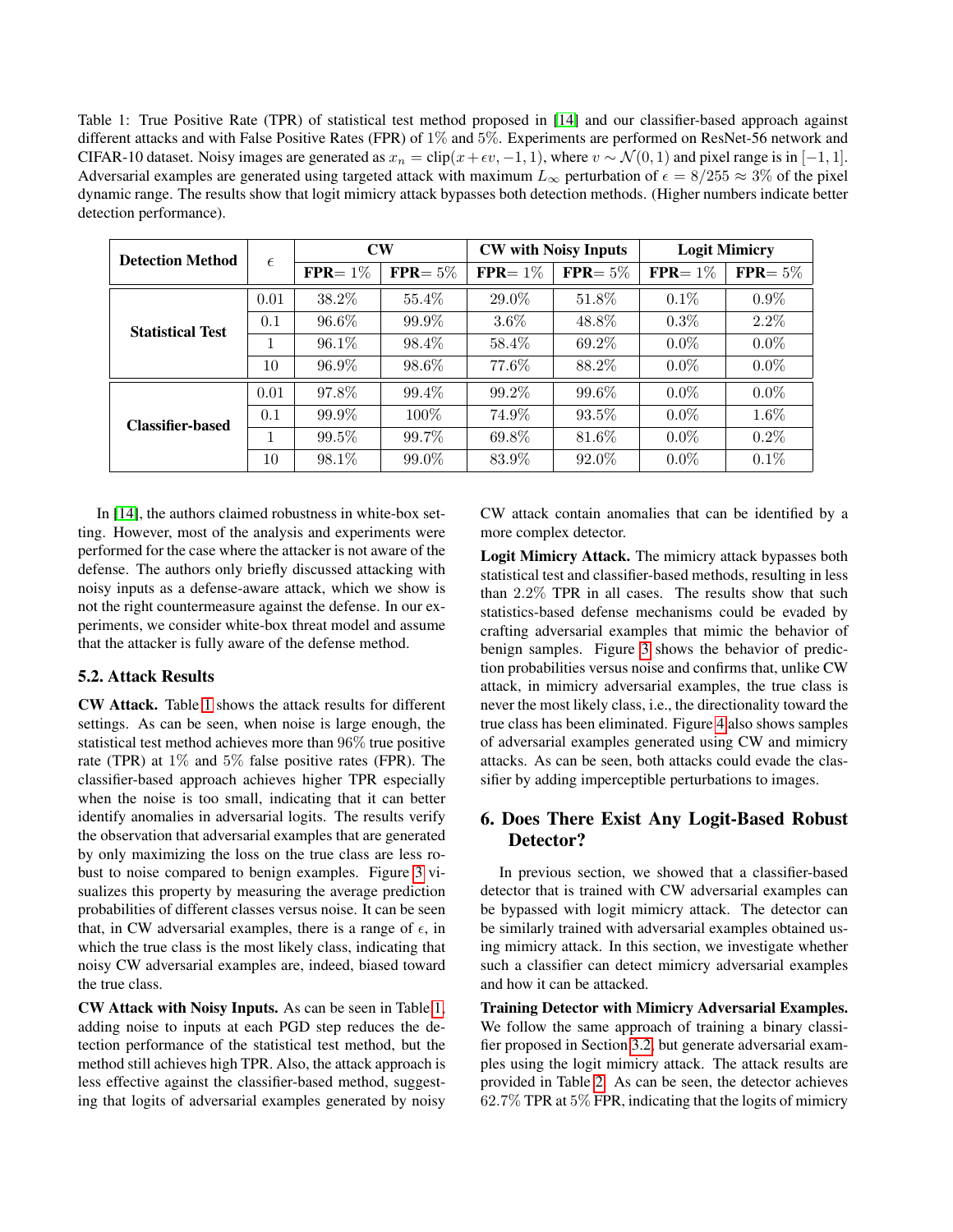<span id="page-5-0"></span>

Figure 3: Average prediction probability for noisy inputs,  $x_n = \text{clip}(x + \epsilon v, -1, 1)$ , where  $v \sim \mathcal{N}(0, 1)$ . In CW adversarial examples, there is a range of  $\epsilon$ , in which the probability of predicted (adversarial) class is less than the true class. This observation implies that noisy adversarial examples are biased toward the true class. In mimicry adversarial examples, however, the true class is never the most likely class.

<span id="page-5-1"></span>

Figure 4: Samples of original and adversarial examples of CIFAR-10 dataset. (Left) original images, (Middle) adversarial examples generated using CW attack, (Right) adversarial examples generated using logit mimicry attack.

adversarial examples are highly distinguishable from those of benign samples.

Adaptive Attacker. To evade the adaptive detector, the attacker must craft adversarial examples that fool both the main network and the detector. Specifically, adversarial examples must be generated by minimizing the network's loss on targeted class and the detector's loss on benign class. We use logit mimicry attack to evade the network, since it also helps in bypassing the detector. The attack method is described in the following.

- Let f be a function that takes a sample x as input and outputs the logits. Let also  $D$  be a binary classifier that takes logits of the clean sample and the average logits of noisy samples, and outputs zero if the image is benign and one otherwise. Let  $p_{\text{benign}}$  be the prediction probability of the benign class. We define the detector's loss on sample x as  $\ell_D(x) = -\log(p_{\text{benign}})$ .
- The overall attacker's loss is then computed as

$$
\ell_{\text{Adaptive}}(x, y_t) = \alpha \ell_{\text{LMA}}(x, y_t) + (1 - \alpha) \ell_D(x), \tag{9}
$$

<span id="page-5-2"></span>Table 2: True Positive Rate (TPR) of classifier-based detection methods. Experiments are performed on ResNet-56 network and CIFAR-10 dataset. Noisy images are generated as  $x_n = \text{clip}(x + \epsilon v, -1, 1)$ , where  $v \sim \mathcal{N}(0, 1)$  and  $\epsilon = 0.1$  (pixel range is in  $[-1, 1]$ ). Adversarial examples are generated using targeted attack with maximum  $L_{\infty}$  perturbation of  $\epsilon = 8/255 \approx 3\%$  of the pixel dynamic range. The results show that any classifier-based detection method fails against adaptive attacker. (Higher numbers indicate better detection performance).

| <b>Detection Method</b>    |             | <b>Logit Mimicry Attack</b> | <b>Adaptive Attack</b> |            |  |
|----------------------------|-------------|-----------------------------|------------------------|------------|--|
|                            | $FPR = 1\%$ | $FPR = 5\%$                 | $FPR = 1\%$            | $FPR = 5%$ |  |
| <b>Adaptive Detector</b>   | 26.6%       | 62.7%                       | $0.4\%$                | $1.7\%$    |  |
| <b>Iteratively-trained</b> | 49.4\%      | 83.1\%                      | $0.6\%$                | $2.9\%$    |  |
| <b>Detector</b>            |             |                             |                        |            |  |

where  $\ell_{LMA}(x, y_t)$  is defined in Equ. [7.](#page-3-1) In experiments, we set  $\alpha = 0.25$ .

The adaptive attack achieves 100% success rate in evading the network and, as can be seen in Table [2,](#page-5-2) reduces the TPR of the adaptive detector to 1.7%.

Iteratively-Trained Detector, Adaptive Attacker. We showed that adaptive attack successfully bypasses the adaptive detector. The question is does there exist any logitbased detector that is robust against adaptive attack? To answer this question, we iteratively update the detector against the adaptive attack, i.e., we train a detector and then iteratively run the adaptive attack against it and fine-tune the detector with the new adversarial examples. Once training is done, we run adaptive attack on final detector. In experiments, we train the detector for 25 iterations. At each iteration, the detector is trained for five epochs with 1000 adaptive adversarial examples as well as 1000 benign samples.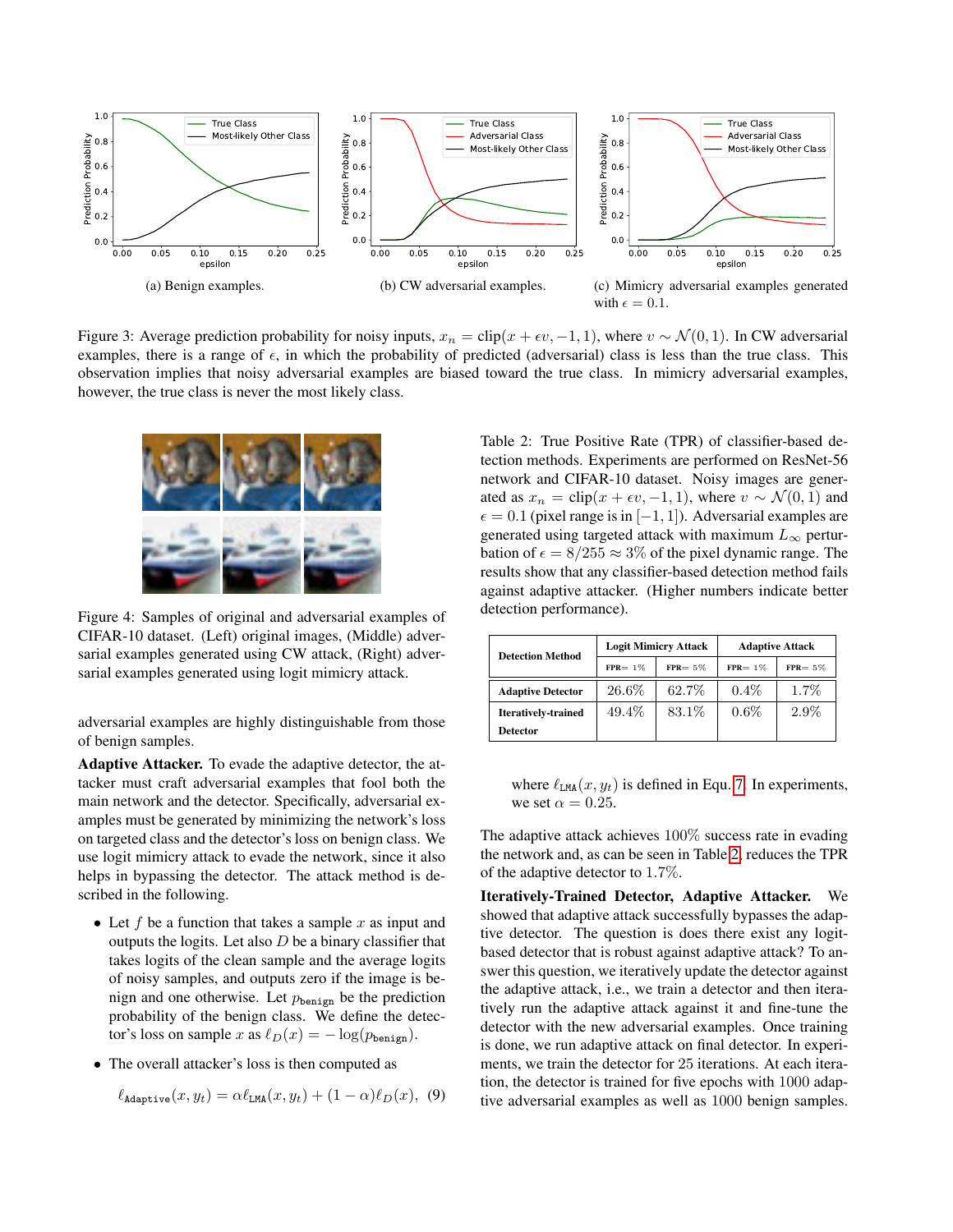<span id="page-6-15"></span>
$$
f(x)||\bar{f}(x+\delta)
$$
  
\n $f(x')||\bar{f}(x'+\delta)$   
\n $D$  Benjamin/Adversarial

Iteratively do:

• Generate adversarial examples x', s.t.  $D\left(f(x')||\bar{f}(x'+\delta)\right)=0$ • Update D, s.t.  $\begin{cases} D\left(f(x)||\bar{f}(x+\delta)\right) = 0 \\ D\left(f(x')||\bar{f}(x'+\delta)\right) = 1 \end{cases}$ 

Figure 5: Iteratively training the detector. Detector is a classifier that takes logits of clean image,  $f(x)$ , and the average logits of noisy images,  $f(x + \delta) = \mathbb{E}_{\delta}[f(x + \delta)]$ , as input and detects whether the image is adversarial. We iteratively run adaptive attack against the detector and fine-tune the detector with the new adversarial examples.

Figure [5](#page-6-15) illustrates the training procedure of iterativelytrained detector.

As can be seen in Table [2,](#page-5-2) while such a detector achieves high TPR against the logit mimicry attack, it completely fails against the adaptive attacker. That is, even after iteratively training the classifier to detect adaptive adversarial examples, we can always find new examples that evade both network and detector. The results indicate that distinguishability of benign and adversarial logits is not a fundamental property of deep convolutional networks and, hence, cannot be used to detect adversarial examples.

# 7. Conclusion

A recent paper presented at ICML 2019 proposed a statistical test method for detecting adversarial examples. The method is designed based on the observation that logits of noisy adversarial examples "tend to have a characteristic direction" toward the true class, whereas it does not have any specific direction if the input is benign. In this paper, we first developed a classifier-based adaptation of the statistical test method, which improves the detection performance. We then proposed the Logit Mimicry Attack (LMA) method to generate adversarial examples such that the logits of clean and noisy images mimic the distribution of those of benign samples. We showed that LMA successfully bypasses both the statistical test and classifier-based methods. We finally evaluated the robustness of a detector that is iteratively trained to detect adversarial examples that are specifically generated to bypass it. We showed that even such a detector fails against the adaptive attack, indicating that adversarial logits can be made to mimic any characteristic behavior of benign logits.

#### References

- <span id="page-6-0"></span>[1] I. Goodfellow, N. Papernot, S. Huang, Y. Duan, and P. Abbeel, "Attacking machine learning with adversarial examples," *Open AI Blog*, 2017. [https://blog.openai.](https://blog.openai.com/adversarial-example-research/) [com/adversarial-example-research/](https://blog.openai.com/adversarial-example-research/).
- <span id="page-6-1"></span>[2] B. Biggio, I. Corona, D. Maiorca, B. Nelson, N. Šrndić, P. Laskov, G. Giacinto, and F. Roli, "Evasion attacks against machine learning at test time," in *Joint European conference on machine learning and knowledge discovery in databases*, pp. 387–402, Springer, 2013.
- <span id="page-6-2"></span>[3] C. Szegedy, W. Zaremba, I. Sutskever, J. Bruna, D. Erhan, I. Goodfellow, and R. Fergus, "Intriguing properties of neural networks," *arXiv preprint arXiv:1312.6199*, 2013.
- <span id="page-6-3"></span>[4] A. Madry, A. Makelov, L. Schmidt, D. Tsipras, and A. Vladu, "Towards deep learning models resistant to adversarial attacks," *arXiv preprint arXiv:1706.06083*, 2017.
- <span id="page-6-4"></span>[5] N. Carlini and D. Wagner, "Towards evaluating the robustness of neural networks," in *2017 IEEE Symposium on Security and Privacy (SP)*, pp. 39–57, IEEE, 2017.
- <span id="page-6-5"></span>[6] J. Uesato, B. ODonoghue, P. Kohli, and A. Oord, "Adversarial risk and the dangers of evaluating against weak attacks," in *International Conference on Machine Learning*, pp. 5032– 5041, 2018.
- <span id="page-6-6"></span>[7] A. Athalye, N. Carlini, and D. Wagner, "Obfuscated gradients give a false sense of security: Circumventing defenses to adversarial examples," in *International Conference on Machine Learning*, pp. 274–283, 2018.
- <span id="page-6-7"></span>[8] A. Athalye and N. Carlini, "On the robustness of the cvpr 2018 white-box adversarial example defenses," *arXiv preprint arXiv:1804.03286*, 2018.
- <span id="page-6-8"></span>[9] L. Engstrom, A. Ilyas, and A. Athalye, "Evaluating and understanding the robustness of adversarial logit pairing," *arXiv preprint arXiv:1807.10272*, 2018.
- <span id="page-6-9"></span>[10] N. Carlini, "Is AmI (attacks meet interpretability) robust to adversarial examples?," *arXiv preprint arXiv:1902.02322*, 2019.
- <span id="page-6-11"></span>[11] W. He, J. Wei, X. Chen, N. Carlini, and D. Song, "Adversarial example defense: Ensembles of weak defenses are not strong," in *11th* {*USENIX*} *Workshop on Offensive Technologies (*{*WOOT*} *17)*, 2017.
- <span id="page-6-12"></span>[12] N. Carlini and D. Wagner, "Adversarial examples are not easily detected: Bypassing ten detection methods," in *Proceedings of the 10th ACM Workshop on Artificial Intelligence and Security*, pp. 3–14, ACM, 2017.
- <span id="page-6-13"></span>[13] N. Carlini and D. Wagner, "Magnet and "efficient defenses against adversarial attacks" are not robust to adversarial examples," *arXiv preprint arXiv:1711.08478*, 2017.
- <span id="page-6-10"></span>[14] K. Roth, Y. Kilcher, and T. Hofmann, "The odds are odd: A statistical test for detecting adversarial examples," in *International Conference on Machine Learning*, pp. 5498–5507, 2019.
- <span id="page-6-14"></span>[15] I. J. Goodfellow, J. Shlens, and C. Szegedy, "Explaining and harnessing adversarial examples," *arXiv preprint arXiv:1412.6572*, 2014.